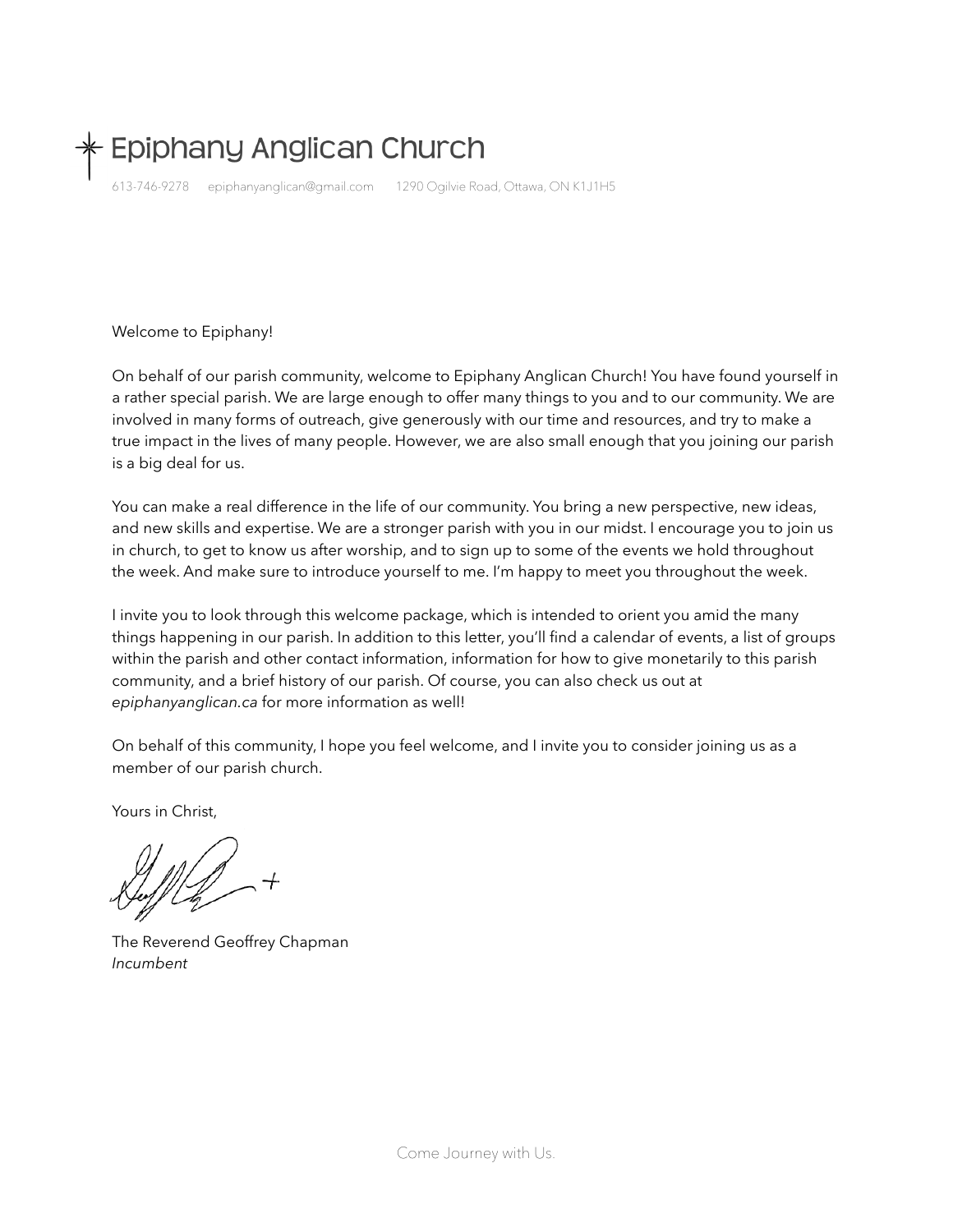# WHAT'S ON at Epiphany

Sunday, February 3rd: Intergenerational Service at 10:30

Sunday, February 3rd: Kid's Pizza and Tobogganing Party after the 10:30 service

Friday, February 22nd: All Ages Pizza and Games Night at 6 p.m.

Sunday, February 24th: Vestry Sunday (our Annual General Meeting)

Wednesday, March 6th: Ash Wednesday – services at 12 noon and 7 p.m.

Sunday, March 10<sup>th</sup>: Intergenerational Service at 10:30 a.m.

Sunday, March 10: Chill-Out Day for Kids and Teens following the 10:30 service

Tuesday, March 12th – Tuesday, April 9th : Lent Docs – a Lenten Study with Rev. Alana

Friday, March 15<sup>th</sup> - Sunday, March 17<sup>th</sup> : Lent Retreat with Rev. Geoff at the Galilee **Centre** 

Sunday, April 14th: Palm Sunday – Holy Eucharist at 8:30 a.m. and Holy Eucharist with Liturgy of the Palms at 10:30 a.m.

Wednesday, April 17<sup>th</sup>: Tenebrae at 7 p.m.

Thursday, April 18th: Maundy Thursday – Holy Eucharist at 7 p.m.

Friday, April 19th: Good Friday service at Epiphany, with Children's Programme at City Centre Park at 10:30 a.m.

Saturday, April 20<sup>th</sup>: Easter Vigil - Holy Eucharist at 8 p.m.

Sunday, April 21st: Easter Day - Holy Eucharist at 10:30 a.m.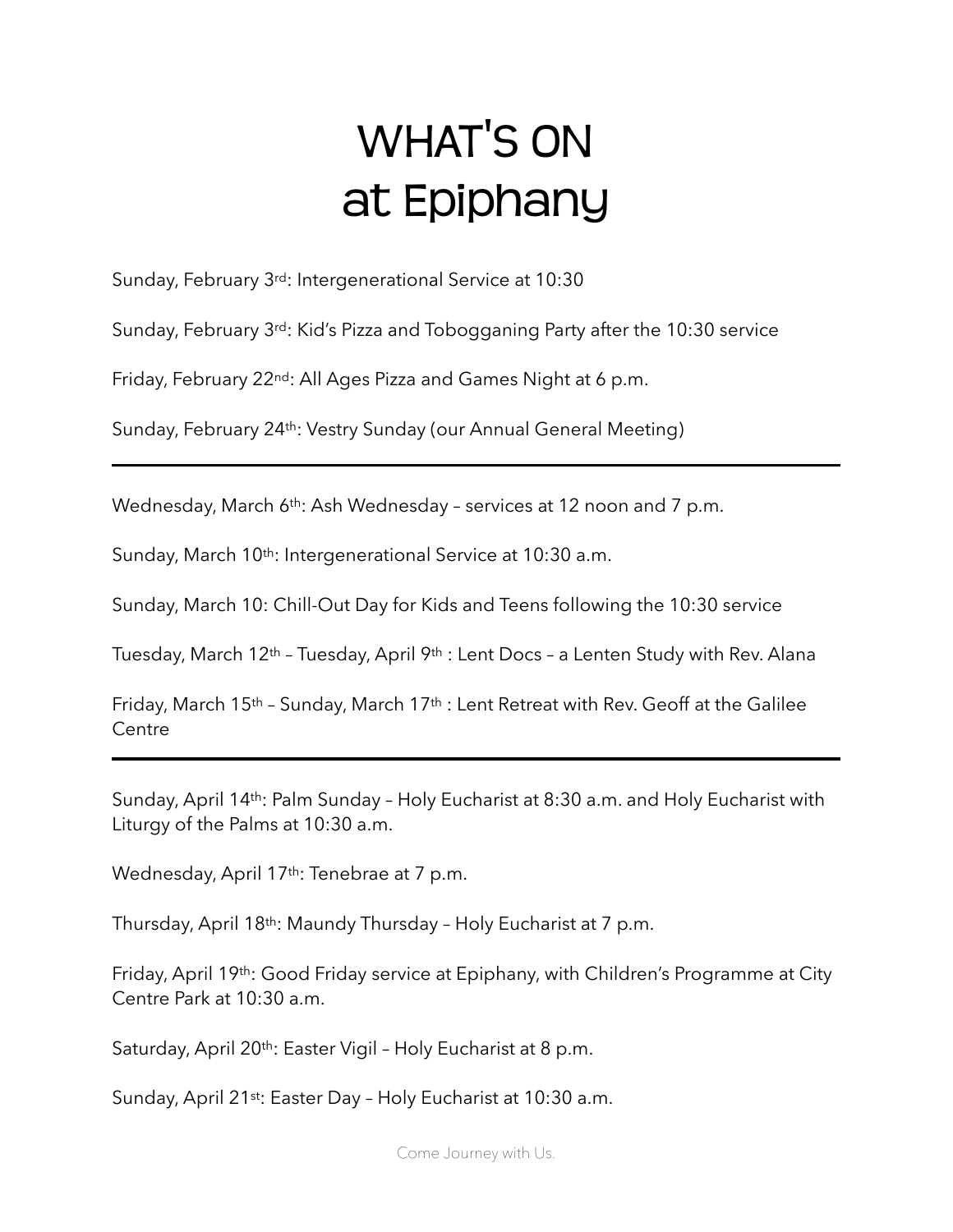# Group Information and Contacts at Epiphany

## **During the Week:**

Tuesdays from 10-12: **Creative Connections** Contact Kelly Jessop for more information ([kdjessop@gmail.com\)](mailto:kdjessop@gmail.com)

Wednesdays from 10-11:30: **Morning Prayer and Study Group** Contact Gerry Green for more information [\(wandg.green@sympatico.ca\)](mailto:wandg.green@sympatico.ca)

Wednesdays from 7-8:30: **Choir Practice** Contact Gennaro Busa for more information [\(gebusa@gmail.com\)](mailto:gebusa@gmail.com)

Thursdays from 1-2:30: **Thursday Afternoon Netflix Comedies** Contact Kelly Jessop for more information ([kdjessop@gmail.com\)](mailto:kdjessop@gmail.com)

### **Sunday Mornings:**

**Altar Guild** – contact Shelley Harvey for more information ([sparkee6@hotmail.com\)](mailto:sparkee6@hotmail.com)

**Sidespeople** – contact Cindy Hurst-Boyd for more information (613-746-9278)

**Sunday School Teachers** – contact Rev. Alana for more information (613-875-9179)

**Prayer Leaders** – contact Gerry Green for more information (wandg.green@sympatico.ca)

**Chalice Bearers** – contact Cindy Hurst-Boyd for more information (613-746-9278)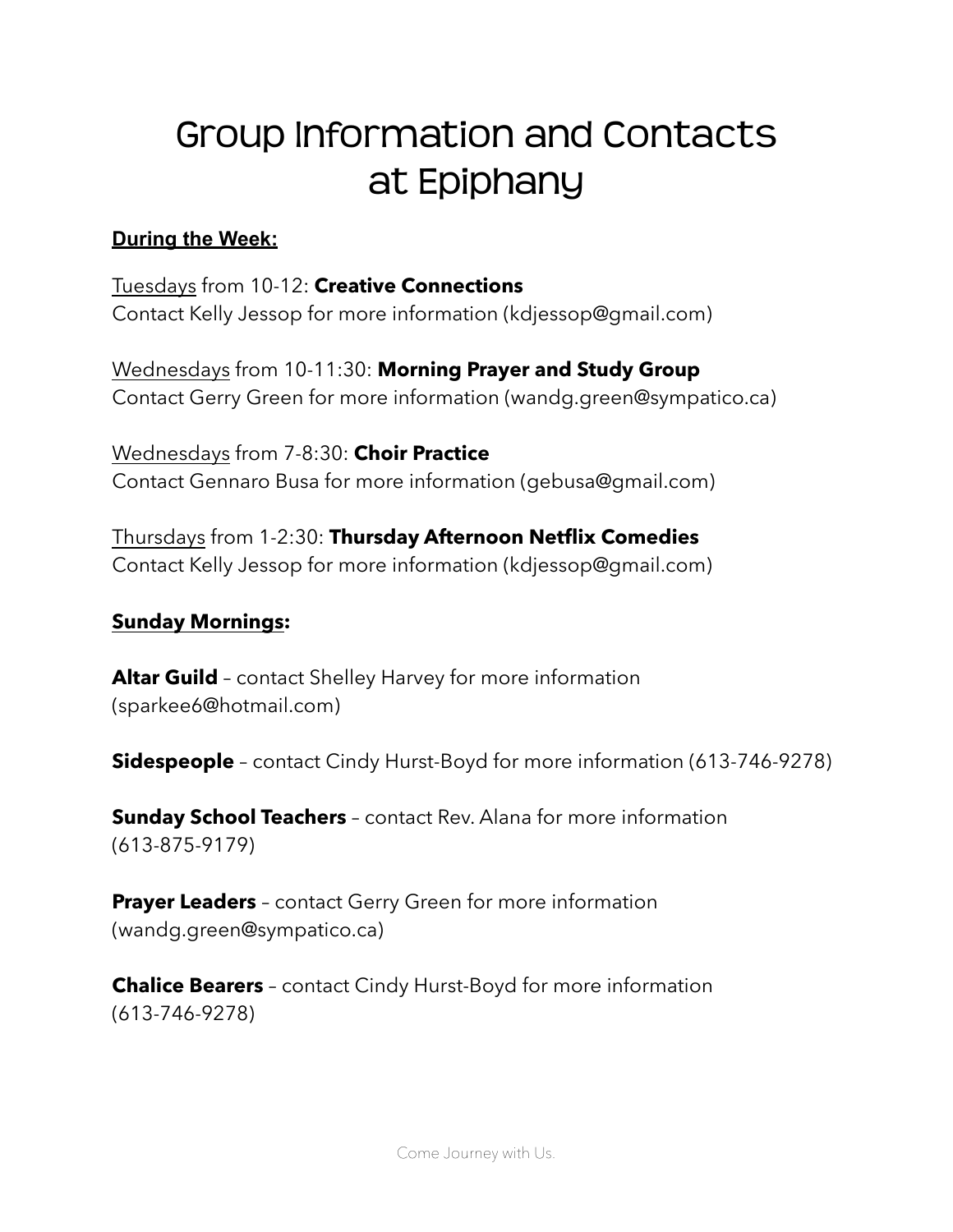# Stewardship at Epiphany

There are three ways to give to your parish church at Epiphany. Through traditional Church Envelopes, through our AYR (All-Year-Round) programme, and through an app called *Tithe.ly.* 

## **Church Envelopes**

If you wish to give to Epiphany through church envelopes, you can speak to our parish administrator, who is also our "envelope secretary," Cindy Hurst-Boyd. She looks like this.

She will ask you for your name and address, give you a box of envelopes. Simply take this box home, and every week, bring an envelope containing cash or cheque, and place it on the plate during the "Offertory Hymn," when the plate is passed around the church. *If you will be away for several weeks, please consider accounting for your absence.* Don't forget, you will be mailed a tax receipt during tax season, so make sure your address with us is up to date.

# **All-Year-Round**

All-Year-Round or *AYR* allows you to support your church through an automatic monthly withdrawal from your bank account. We strongly encourage you to consider AYR, as it allows you the peace of mind to not worry about remembering your envelopes, especially if you are away for several weeks. You can find a sign-up form on the back of this sheet. If you are interested in AYR, please fill it out and bring it to Cindy. Make sure to grab a card in the basket next to the hymn books to put in the Offering Plate!

### **Tithe.ly**

Tithe.ly is a new app, developed exclusively for parish stewardship. You can find tithe.ly on the app store for both iPhone and Android devices. Simply download the app, and put in your credit card information. When you arrive in church, load the app on your phone, and you'll see this:

Click "Give Now," choose the amount, where you would like your offering to go (general offering, community ministries, PWRDF etc.), whether you would like to cover administrative fees, and whether you would like to set-up automatic giving. Then click "Give." Done. Again, don't forget to include your contact info, so we can send you that tax receipt!

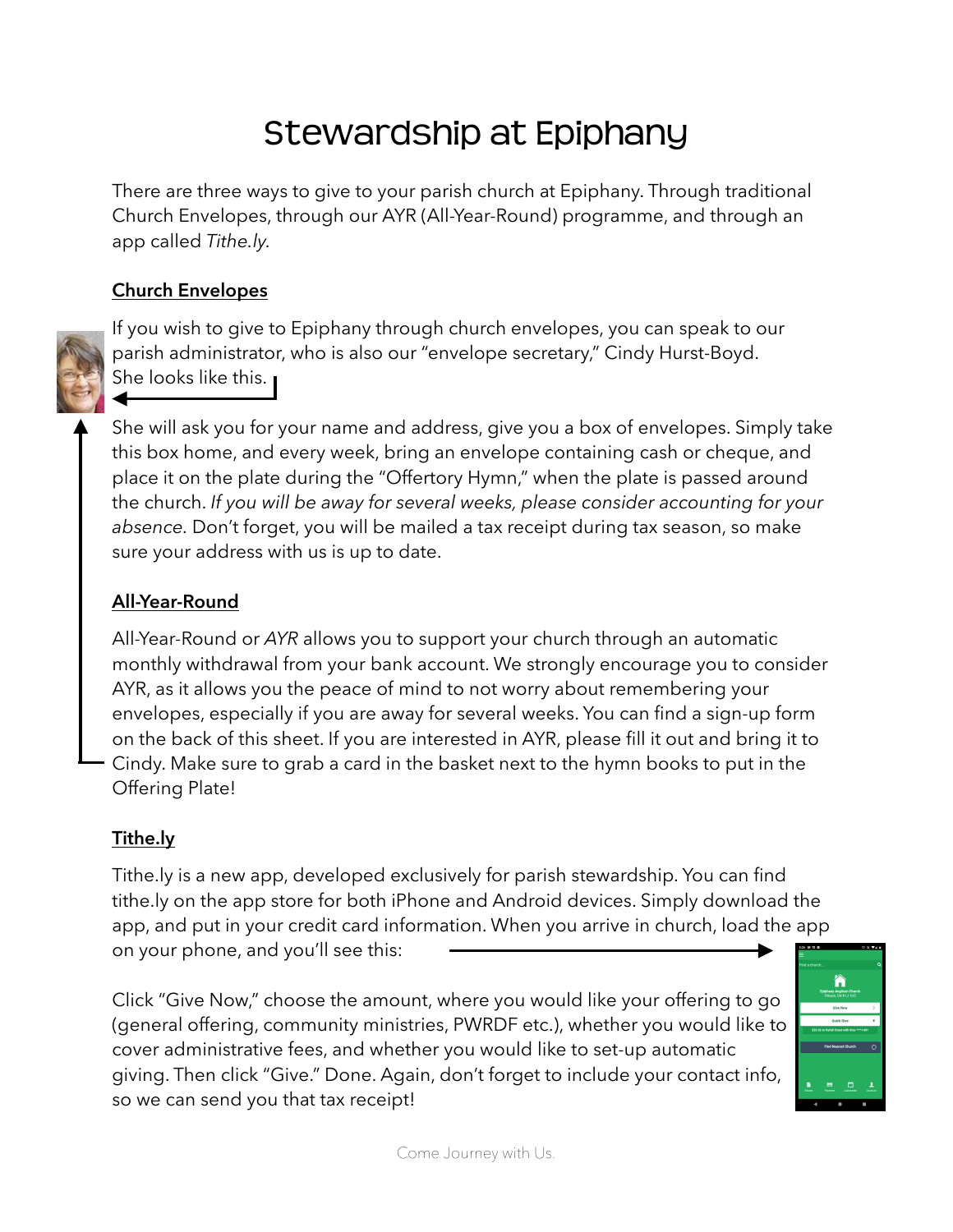#### PREAUTHORIZED - Epiphany Anglican Church **REMITTANCE**

# *Whoever sows sparingly will also reap sparingly, and whoever sows bountifully will also reap bountifully. (2 Corinthians 9:6)*

Our church has on-going commitments that need our regular support. Because the church is important to us, we are each called to make a financial commitment to enable the ministry of our church to flourish. Preauthorized Remittance (PAR) makes it easier for us to fulfill our commitment.

We are a self-supporting church and receive no funding from any government agency. Although our parish may receive support from the Diocese from time to time, we are also required to give a portion of our income to the Diocese. We also support other needy charitable projects and organizations.

PAR is one option for giving to the church. Through PAR automatic debits are withdrawn from your bank account to support the ministry of your local parish. There is no extra charge to you. You may also use this form to support FaithWorks or other ministries in the Diocese of Toronto.

#### **Why should I use PAR?**

- PAR helps you budget your support of the church, in the same way that you budget all your other household expenses.
- It ensures your support will continue regardless of your attendance on Sundays. It also prevents "catch-up" if you are absent from church and therefore unable to make your donation.
- It eliminates the need to keep track of your Offertory Envelopes or the need to remember to make your offering.

#### **How does PAR help my church?**

- PAR facilitates regular and dependable flow of contributions.
- It helps the Treasurer manage the cash flow and administer the budget throughout the year.
- It reduces the time volunteer counters spend on bookkeeping and paperwork on Sunday mornings.

#### **How do I sign up for PAR?**

- 1. Decide how much you want to give to your parish each month and how you want your contribution to be allocated (General Operating Expenses, Mission and Outreach, PWRDF, etc.)
- 2. Complete the PAR form (on the flip side). If you choose to make a donation from your chequing account, please attach a cheque marked VOID.
- 3. Give the form (and cheque) to either the Parish Treasurer or place it in the offering. You will only be contacted if there is a problem with your Authorization form. Starting the following month, your offering will be transferred automatically from your account and will appear on your monthly bank statement. It will also be included on your annual charitable donation tax receipt from the parish.

#### **How do I change or cancel my donation?**

- If you wish to update your PAR amount, please submit a new form. The church's expenses change from year to year, and we recommend you review your PAR at the beginning of each year.
- If you need to cancel your PAR for any reason, please talk to the Envelope Secretary who will cancel your PAR in strict confidence.